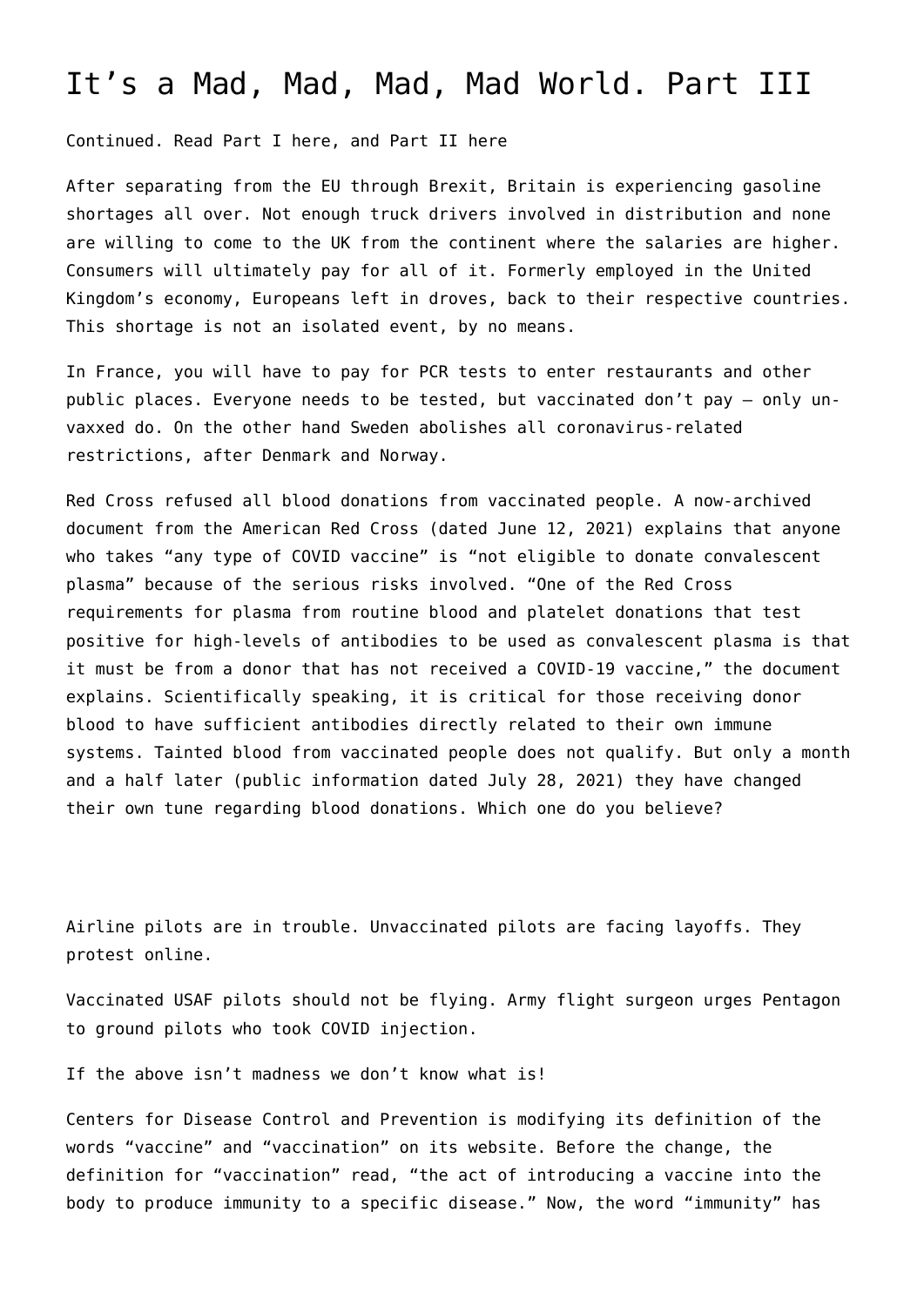been switched to "protection." This is not about linguistics. This is something much bigger and more sinister. They think it's an attempt to hide the fact COVID-19 vaccines are not 100% effective at preventing coronavirus infection, thus the word "juggling" to avoid future liabilities.

Only 14 (!) days after the last "vaccine" stab you are considered "vaccinated". If a day after a vaccine you drop dead from a heart attack, "you're considered UN-vaccinated" & registered as "dead from Covid". And if on the 13th day after getting the second shot you croak, you're still being counted as "unvaccinated", according to CDC's guidelines & entered again as being dead from Covid. This way soon-after jab-related deaths can not be counted as such, lowering Adverse Side Effects… People no longer die of heart attacks and other illnesses – it is Covid all over. Must be good for hospitals, bad for insurance carriers.

They are beginning to spread lies that heart attacks among young people is statistically normal. In reality, this is the most common consequence of blood clotting which comes after the vaccine is administered. Perfectly healthy young people don't have to die!

OnlyFans online platform, where customers fulfill their sexual fantasies with a performer of their choice have become extremely popular. Figuratively, the platforms speaks loudly of all the women (and fewer men) who found no other way to make a living (or made an attempt to make one) but through selling themselves without making a physical contact. It also speaks volumes of all the customers, who could have sought intimacy in the real world, but are afraid of Covid. The number of creators (another name for performers in front of the video cameras, a.k.a. "cams") on the platform has skyrocketed during the pandemics, from 120,000 at the end of 2019 to over 1 million at the end of 2020. These "creators" are not famous. They are ordinary people trying to make a living by appealing, with an unprecedented digital intimacy, to customers' fantasies. By itself, OnlyFans doesn't sustain the majority of performers monetarily. Only a small minority makes enough money to live on. Oh, the crazy times we live in.

The world we live in is unlikely to go back to its previous state, as before the pandemics.

Too many changes, in every aspect of our lives: shortages of products are everywhere; goods deliveries to markets are delayed everywhere; prices are shooting up, economies are adapting to new models, people moving around or being forcefully kept inside their homes. Countries as well as people are reviewing their relationships with each other, governments becoming more and more abusive of its powers towards the population; thousands of businesses large and small